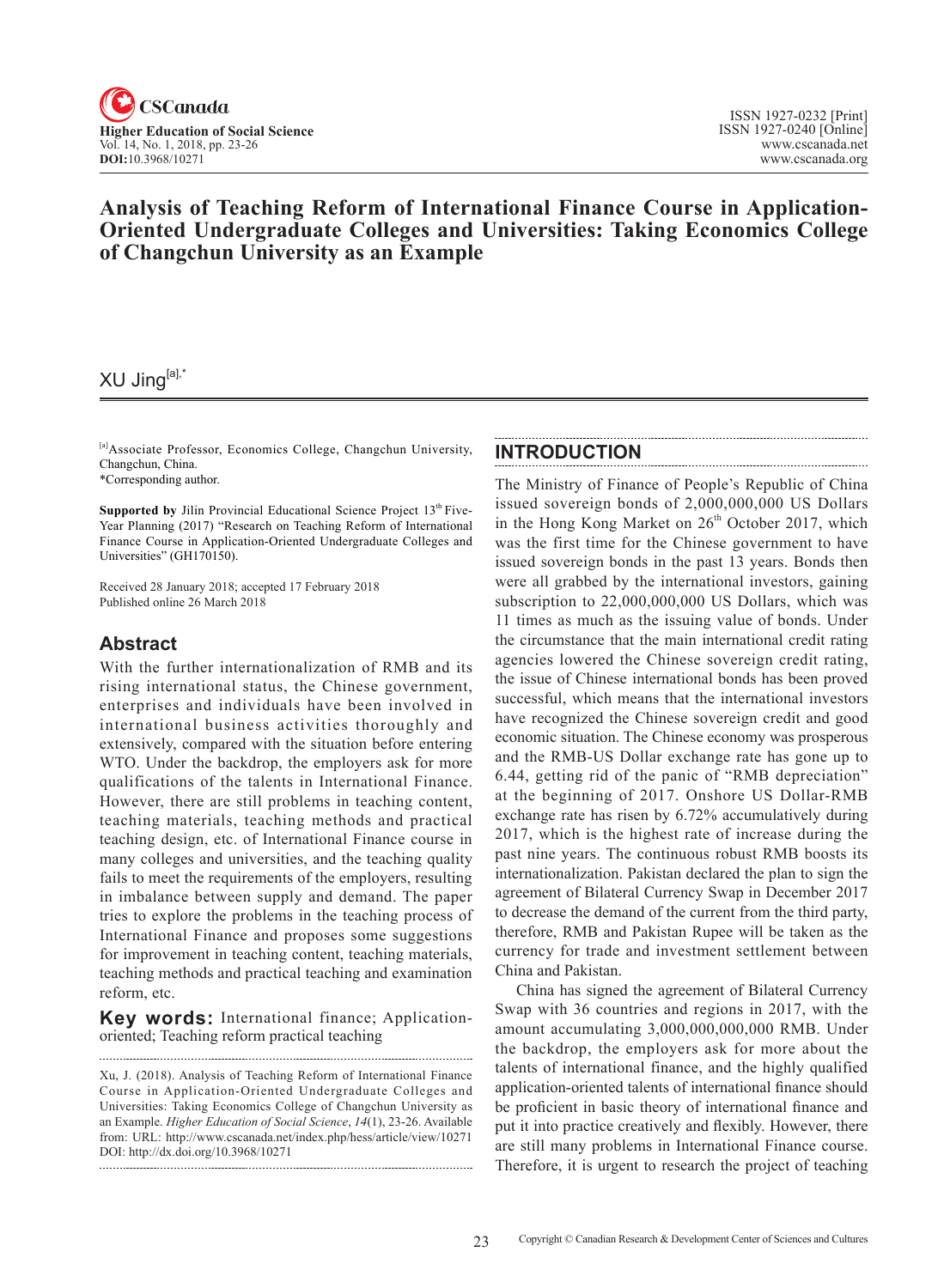reform of International Finance course and improvement of teaching quality so as to meet the requirements of the employers.

#### **1. THE NATURE OF INTERNATIONAL FINANCE AND ITS TEACHING OBJECTIVE**

# **1.1 The Nature of the Course**

International Finance course is a compulsive professional course for the specialty of economics and management in the application-oriented colleges and universities, and a major course confirmed by the State Education Commission. It makes an analysis of economic and financial activities and inherent regularity from the global perspective. The research target is the monetary and financial relation between different countries, exploring the regularity of disequilibrium of payments balance, regularity of fluctuation of exchange rate, regularity of capital flow, foreign exchange transaction, foreign exchange control, foreign exchange risk and monetary crisis, etc. The course not only offers the analytical tools and basic theoretical framework for explaining international currency and financial relations, but also provides relative guidance for the involvement of enterprises, government and individuals in international economic activities. The requirements of the course is that students will further study international financial theory and practice, grasp economic and financial operation and regularity between different countries, on the basis of accomplishing the prerequisite course-Finance, so as to meet the requirement of economic globalization and development of integration. Meanwhile, students will learn the basic knowledge such as foreign exchange, international balance of payments, exchange rate, foreign exchange transaction, international financial market, and foreign exchange risk, etc. Moreover, students' comprehensive ability of putting the theory of international finance into practical problems will be cultivated.

# **1.2 The Teaching Objective of International Finance Course**

As for theoretical study, students will learn the basic concepts and basic theory such as foreign exchange and exchange rate, international balance of payments, exchange rate system, international reserves, international financial market, principle of foreign exchange transactions, risk management for foreign exchange, international capital flow and international financial crisis, etc. after studying the course. With respect to professional ability, students are motivated to form the good habit of paying attention to the international financial problems all the time, to have an insight into the significant problems of international finance, such as European debt crisis, subprime mortgage crisis in USA and the Brexit of Britain, and to learn how to analyze the problems by comprehensively making use of the theory of international finance. Regarding practice of foreign exchange transaction, students will learn how to read the quotation of foreign exchange in the market, make a rational analysis of the trend of the exchange rate and deal with various foreign exchange transactions proficiently.

# **2. THE PROBLEMS IN THE TEACHING OF INTERNATIONAL FINANCE COURSE**

## **2.1 Teaching Methods Need to Be Further Improved**

The overall credit hours of the International Finance course in our college reach as many as 48 hours, including 40 hours of theory and 8 hours of practice. Before the teaching reform, when dealing with the 40 hours of theoretical teaching, the teachers involved in the course team adopted the cramming teaching method in order to finish all the basic knowledge in the course. The teaching method was helpful for teachers to finish their task, but would neglect the cultivation of students' active learning and fail to motivate students' learning interest, therefore, the teaching effect was far from satisfaction and it went against objective of application-oriented development of students. The International Finance course in the Economics College was approved as the key course to which the university would give priority. The teachers in the team then carried out the preliminary reform of teaching method. The case-based teaching method was introduced in class. The teachers elaborately selected some of the classic cases to be analyzed and discussed in class, to motivate students' learning enthusiasm, liven up the atmosphere and improve the teaching effect. However, there are still students playing mobile phones in class without getting involved in class whole-heartedly, which means that the teaching method needs to be further improved.

## **2.2 Fewer Textbooks Can Match Up With the Teaching Objective**

Taking the textbook for International Finance in Economics College of Changchun University for example, several textbooks have been adopted in succession since the setup of the course, including *International Finance* (Chen Yulu, China Renmin University Press), *International Finance* (Jiang Boke, Fudan University Press), *International Finance* (Liu Shunian, China Renmin University Press), *International Finance* (Han Yuzhen, Capital University of Economics and Business Press), etc. These textbooks are all awarded textbooks or textbooks of top quality in the international finance, which enjoy high prestige and have been universally adopted by the firstclass universities in China. However, these well-known textbooks don't seem to agree with the general application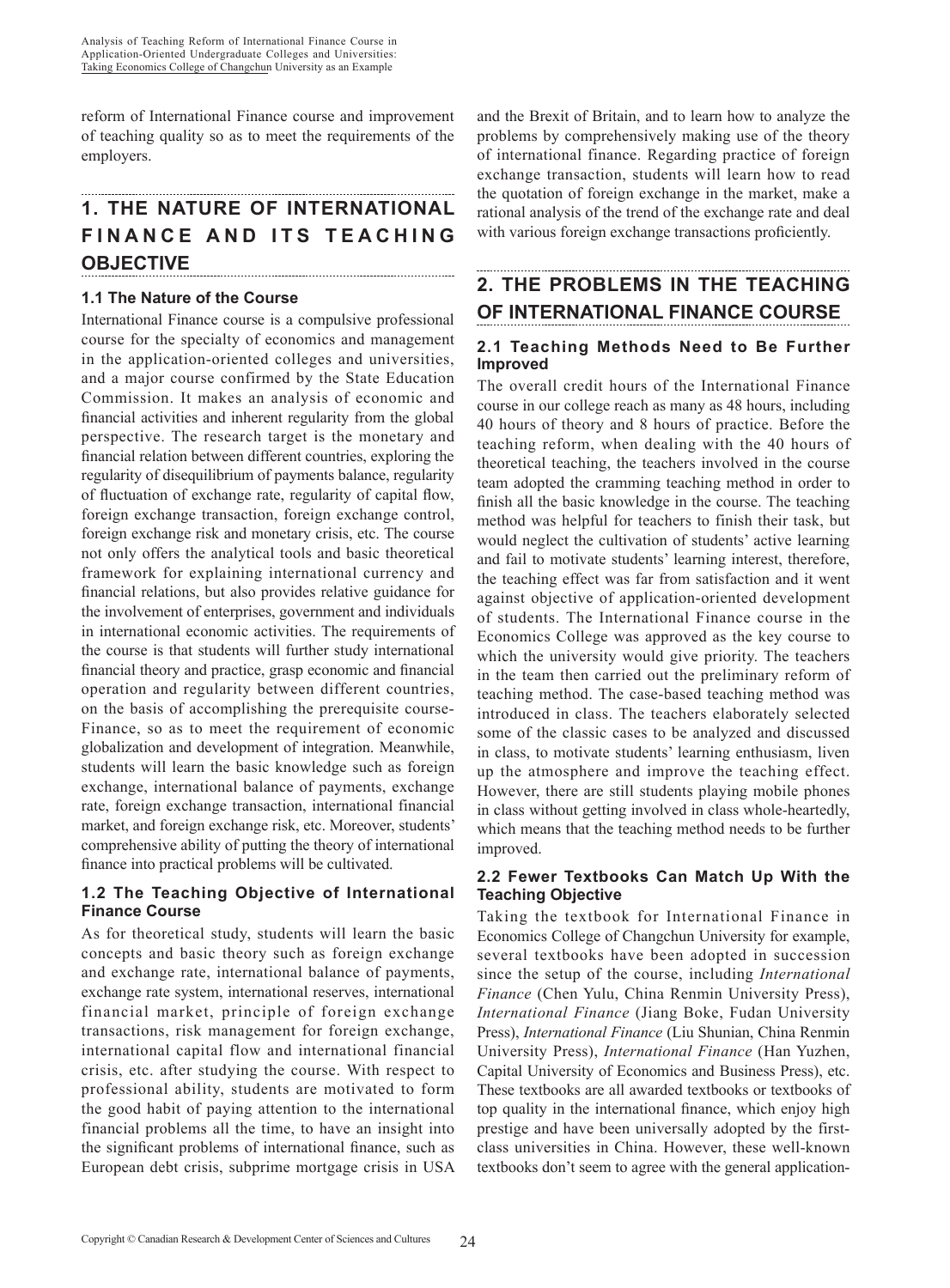oriented undergraduate universities. The content of these textbooks puts relatively more emphasis on theory and suits for those students with solid professional foundation, relatively high comprehension and self-study ability. However, the students of general application-oriented colleges and universities lack ability to grasp the content of these textbooks. On the other hand, those textbooks of International Finance in the bookstores for High Vocational College students emphasize practice with the lack of theoretical foundation. The textbooks which are suitable for general application-oriented undergraduate college and universities should give consideration to both basic theoretical knowledge and practice, with timely updated content and the cases and exercises meeting the requirements of cultivation of application-oriented talents. At present, the textbook which can meet the requirements mentioned above is very rare.

#### **2.3 The Practical Teaching Needs to Be Further Improved**

The practical teaching of International Finance course in application-oriented colleges and universities will be carried out from two aspects. Firstly, the financial laboratory in the campus will be built, transaction software will be purchased so that the students will simulate the foreign exchange transactions. Secondly, the offcampus practical and training bases will be established. Universal problems about these two aspects lie in that on the one hand there aren't enough credit hours of online simulated transaction in the lab or there are deficiencies in the software so that the students fail to experience the overall transaction process. On the other hand, the construction of the practical and training base is just formality, for the students are not allowed to get access to the investment department, accounting department, risk control department, foreign currency exchange department involved in the foreign exchange transaction and can only gain a shallow understanding, consequently, the objective of practice can't be fully realized.

#### **2.4 The Evaluation Approach Needs to Be More Flexible**

Closed-book examination has long been adopted as the evaluation of International Finance course in colleges and universities. It is the product of exam-oriented education, students have to deal with various examination papers since their primary school. The method seems to be fair, but it neglects the cultivation of students' comprehensive ability. Although regular performance (20%) have been added with closed-book examination accounting for 80% of the result, with the relatively high proportion of written exam, most students are not attentive in class, inactive in interaction with the teachers and don't work hard on professional problems. As a result, they will cram for the exam by rote memorization, getting a good result in the examination with low proficiency and poor practical

ability. At present, the evaluation of International Finance course in Economics College of Changchun University is as follows: regular performance  $(20\%)$  + experiment performance  $(10\%)$  + closed-book examination  $(70\%)$ . The problem is that the proportion of written exam is relatively high, which will not sufficiently evaluate students' learning process, therefore, it needs to be further improved.

# **3. MEASURES FOR TEACHING REFORM OF INTERNATIONAL FINANCE COURSE IN APPLICATION-ORIENTED COLLEGES AND UNIVERSITIES**

## **3.1 Reform the Teaching Methods Based on the Objective of "Learn Well"**

In January 2018, the Ministry of Education issued the "National Standard on the Teaching Quality of Undergraduate Program of Higher Education Institutions". The "students-centered" teaching procedure in the undergraduate program of higher education institutions is emphasized in the National Standard. Teachers should focus on how to motivate students' interest and potential, adopt creative teaching modes, reform teaching methods, promote the transition from "teach well" to "learn well". The "cramming" teaching method at present which is teacher-centered can't meet the requirements stated in the National Standard. Therefore, case-study mode is carried out in class in order to improve the teaching effect of the course and make students learn well. As for the selection of the cases, the teachers should pay attention to the classic cases and focus on the cases related with practical work and investment. The teachers mainly collect the cases of practice by carrying out survey in foreign-related enterprises, banks and fund-raising organizations, sort out and organize the data and materials, and generalize the cases in their spare time. Meanwhile, students are encouraged to collect the cases of international finance. The active students will be awarded in the results of regular performance. In order to get all the students involved in the case analysis and discussion, teachers should consider the number and level of each group when setting up groups. From the experience of Economics College of Changchun University, the students in each group should be no more than four members to avoid "evasion". The active students and inactive students should be arranged into one group to achieve better effect. Besides case-study method, video show can be adopted in the course as well. It is impossible for the teachers to cover and explain all the knowledge in class because of the limited credit hours. Teachers will then focus on the main knowledge and the important and difficult points of the course. As for some parts which students can learn by themselves, such as international financial organizations,